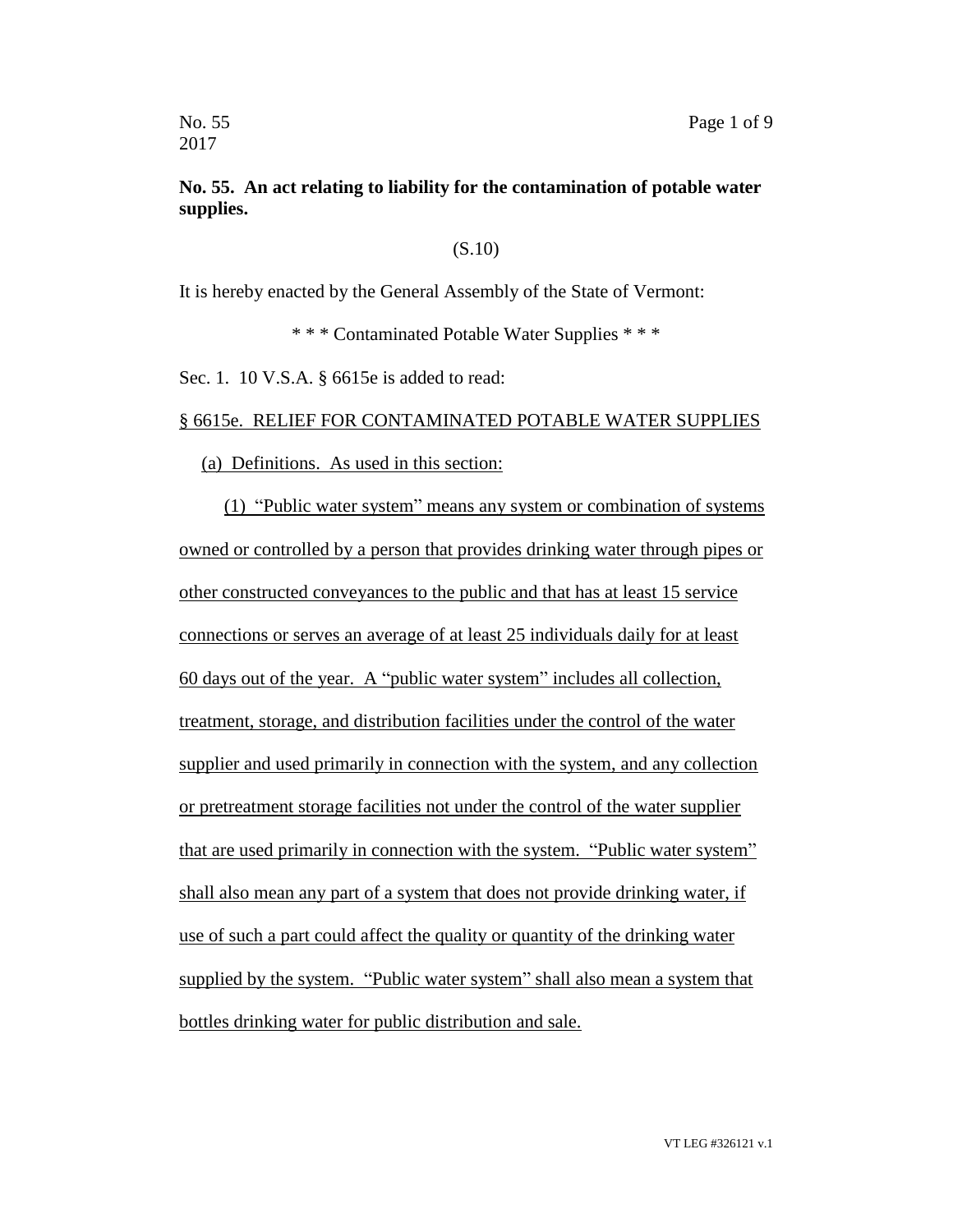(2) "Public community water system" means a public water system that serves at least 15 service connections used by year-round residents or regularly serves at least 25 year-round residents.

(b) Extension of public community water system.

(1) The Secretary, after due consideration of cost, may initiate a proceeding under this section to determine whether a person that released perfluorooctanoic acid into the air, groundwater, surface water, or onto the land is liable for the costs of extending the water supply of a public water system to an impacted property. A person who released perfluorooctanoic acid shall be liable for the extension of a municipal water line when:

(A) the property is served by a potable water supply regulated under chapter 64 of this title;

(B) the Secretary has determined that the potable water supply on the property:

(i) is a failed supply under chapter 64 of this title due to perfluorooctanoic acid contamination; or

(ii) is likely to fail due to contamination by perfluorooctanoic acid due to the proximity of the potable water supply to other potable water supplies contaminated by perfluorooctanoic acid or due to other relevant factors; and

(C) the person the Secretary determined released perfluorooctanoic acid into the air, groundwater, surface water, or onto the land is a cause of or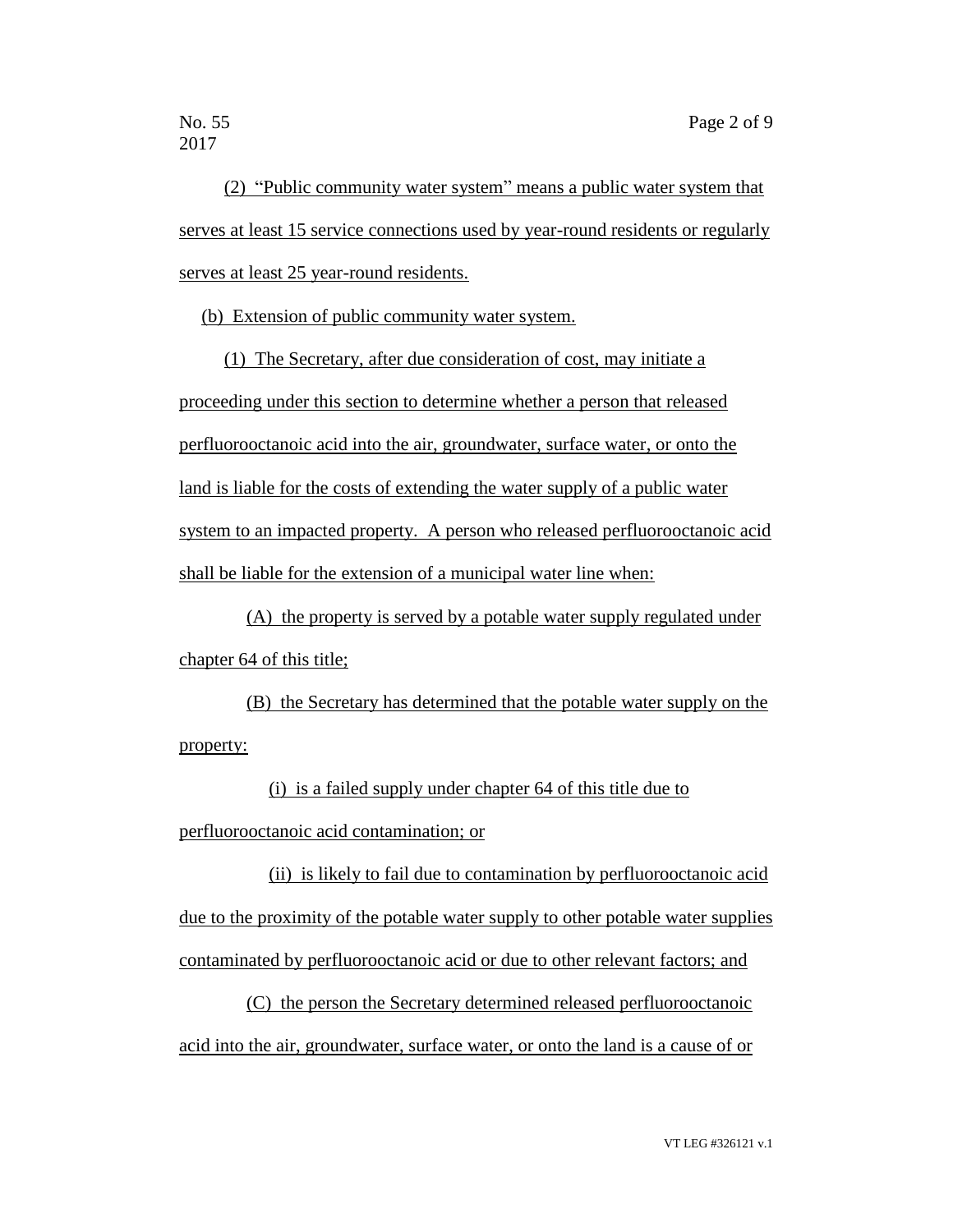contributor to the perfluorooctanoic acid contamination or likely contamination of the potable water supply.

(2) A person liable for the extension of a public water system under this section shall be strictly, jointly, and severally liable for all costs associated with that public water system extension. The remedy under this section is in addition to those provided by existing statutory or common law.

(c) Liability payment.

(1) Following notification of liability by the Secretary, a person liable under subsection (b) of this section for the extension of the water supply of a public water system shall pay the owner of the public water system for the extension of the water supply within 30 days of receipt of a final engineering design or within an alternate time frame ordered by the Secretary.

(2) If the person liable for the extension of the water supply does not pay the owner within the time frame required under subdivision (1) of this subsection, the person shall be liable for interest on the assessed cost of the extension of the water supply.

(d) Available defenses; rights. All defenses to liability and all rights to contribution or indemnification available to a person under section 6615 of this title are available to a person subject to liability under this section.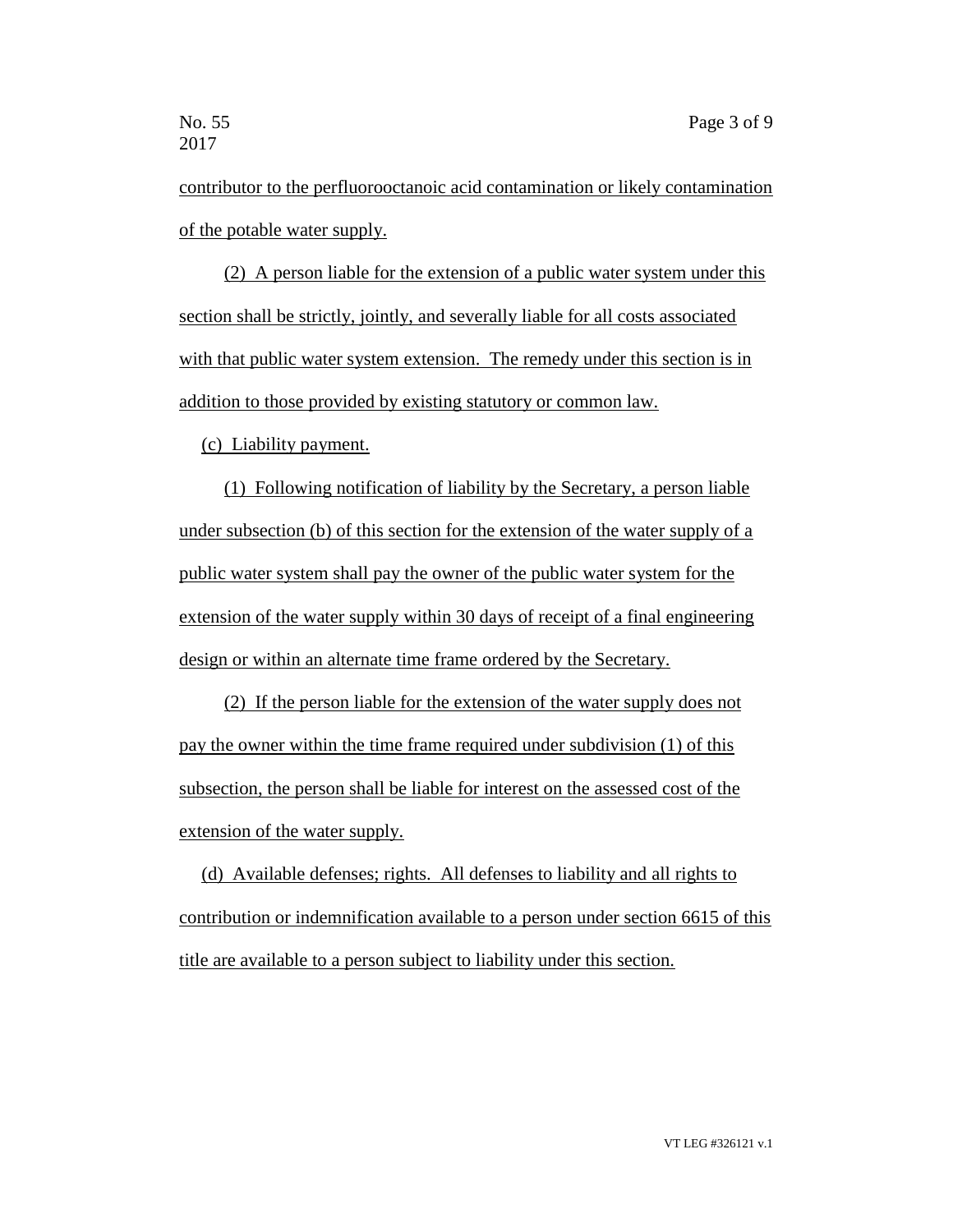## Sec. 2. APPLICATION OF LIABILITY

(a) 10 V.S.A. § 6615e, enacted under Sec. 1 of this act, shall apply to any determination of liability made by the Secretary of Natural Resources under 10 V.S.A. § 6615e after the effective date of the section.

(b) Notwithstanding any contrary provision of 1 V.S.A. § 214, 10 V.S.A. § 6615e shall apply to any relevant release of perfluorooctanoic acid regardless of the date of the relevant release, including releases that occurred prior to the effective date of 10 V.S.A. § 6615e.

\* \* \* Hazardous Materials \* \* \*

Sec. 3. 10 V.S.A. § 6602(16) is amended to read:

(16)(A) "Hazardous material" means all petroleum and toxic, corrosive, or other chemicals and related sludge included in any of the following:

(i) any substance defined in section  $101(14)$  of the federal Comprehensive Environmental Response, Compensation and Liability Act of 1980;

(ii) petroleum, including crude oil or any fraction thereof; or

(iii) hazardous wastes, as determined under subdivision (4) of this section; or

(iv) a chemical or substance that, when released, poses a risk to human health or other living organisms and that is listed by the Secretary by rule.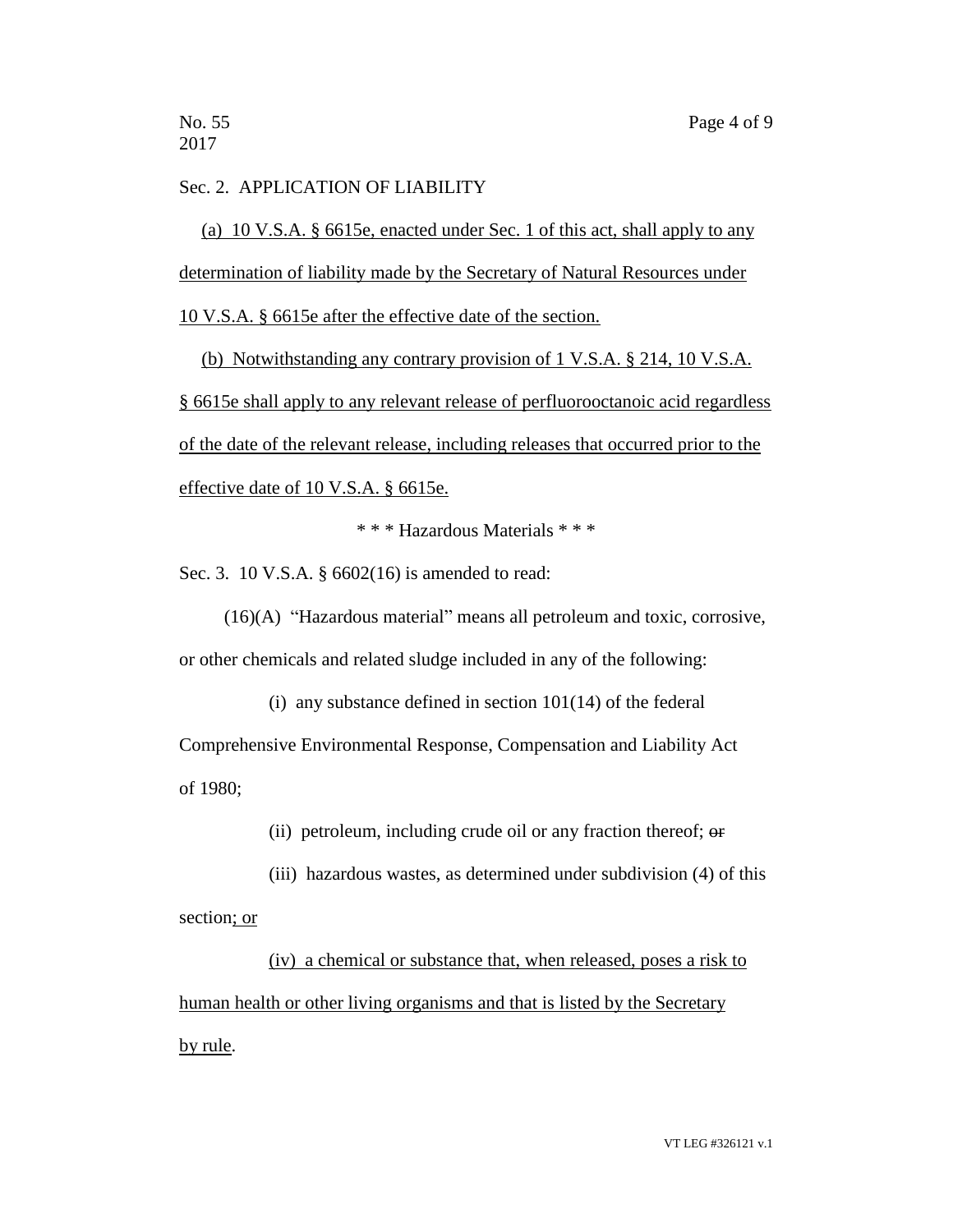(B) "Hazardous material" does not include herbicides and pesticides when applied consistent with good practice conducted in conformity with federal, State, and local laws and regulations and according to manufacturer's instructions. Nothing in this subdivision shall affect the authority granted and the limitations imposed by section 6608a of this title.

Sec. 4. 10 V.S.A. § 6602(12) is amended to read:

(12) "Disposal" means the discharge, deposit, injection, dumping, spilling, leaking, emitting, or placing of any solid waste or hazardous waste into or on any land or water so that such solid waste or hazardous waste or any constituent thereof may enter the environment or be emitted into the air or discharged into any ground or surface waters.

\* \* \* Brownfields \* \* \*

Sec. 5. 10 V.S.A. § 6652(b) is amended to read:

(b) Upon receipt of the completion report, the Secretary shall determine whether additional work is required in order to complete the plan. The applicant shall perform any additional activities necessary to complete the corrective action plan as required by the Secretary and shall submit a new completion report. When the Secretary determines that the applicant has successfully completed the corrective action plan and paid all fees and costs due under this subchapter, the Secretary shall issue a certificate of completion, which certifies that the work is completed. The certificate of completion shall include a description of any land use restrictions and other conditions required

VT LEG #326121 v.1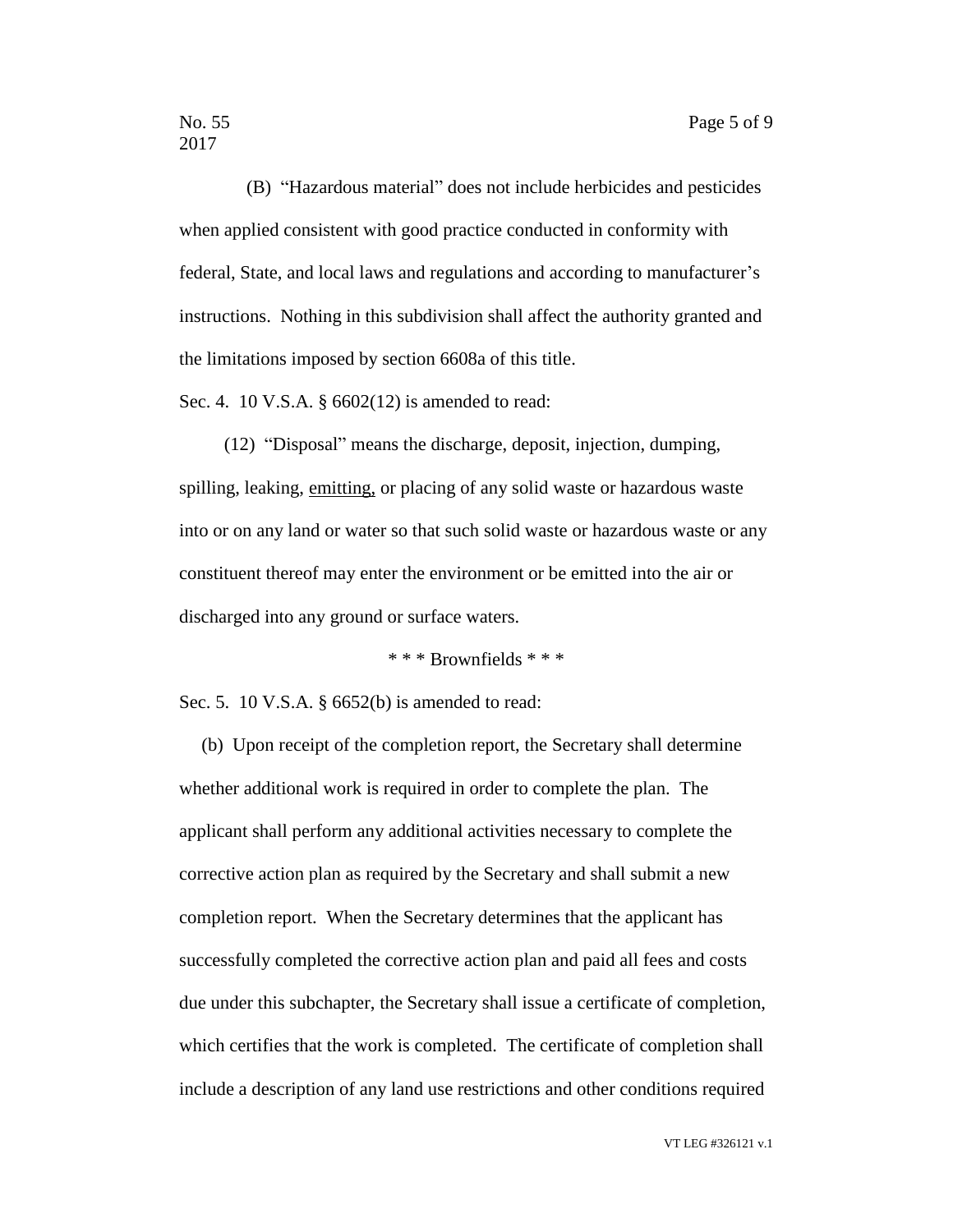by the corrective action plan. The Secretary may establish land use restrictions in the certificate of completion for a property, but the Secretary shall not acquire interests in the property in order to establish a land use restriction. Sec. 6. 10 V.S.A. § 6653 is amended to read:

# § 6653. RELEASE FROM LIABILITY; PERSONAL RELEASE FROM LIABILITY

(a) An applicant who has obtained a certificate of completion pursuant to section 6652 of this title and successor owners of the property included in the certificate of completion who are not otherwise liable under section 6615 for the release or threatened release of a hazardous material at the property shall not be liable under subdivision  $6615(a)(1)$  of this title for any of the following:

(1) A release or threatened release that existed at the property at the time of the approval of the corrective action plan and complies with one or both of the following:

(A) was discovered after the approval of the corrective action plan by means that were not recognized standard methods at the time of approval of the corrective action plan;

(B) the material was not regulated as hazardous material until after approval of the corrective action plan.

(2) Cleanup after approval of the corrective action plan was done pursuant to more stringent cleanup standards effective after approval of the corrective action plan.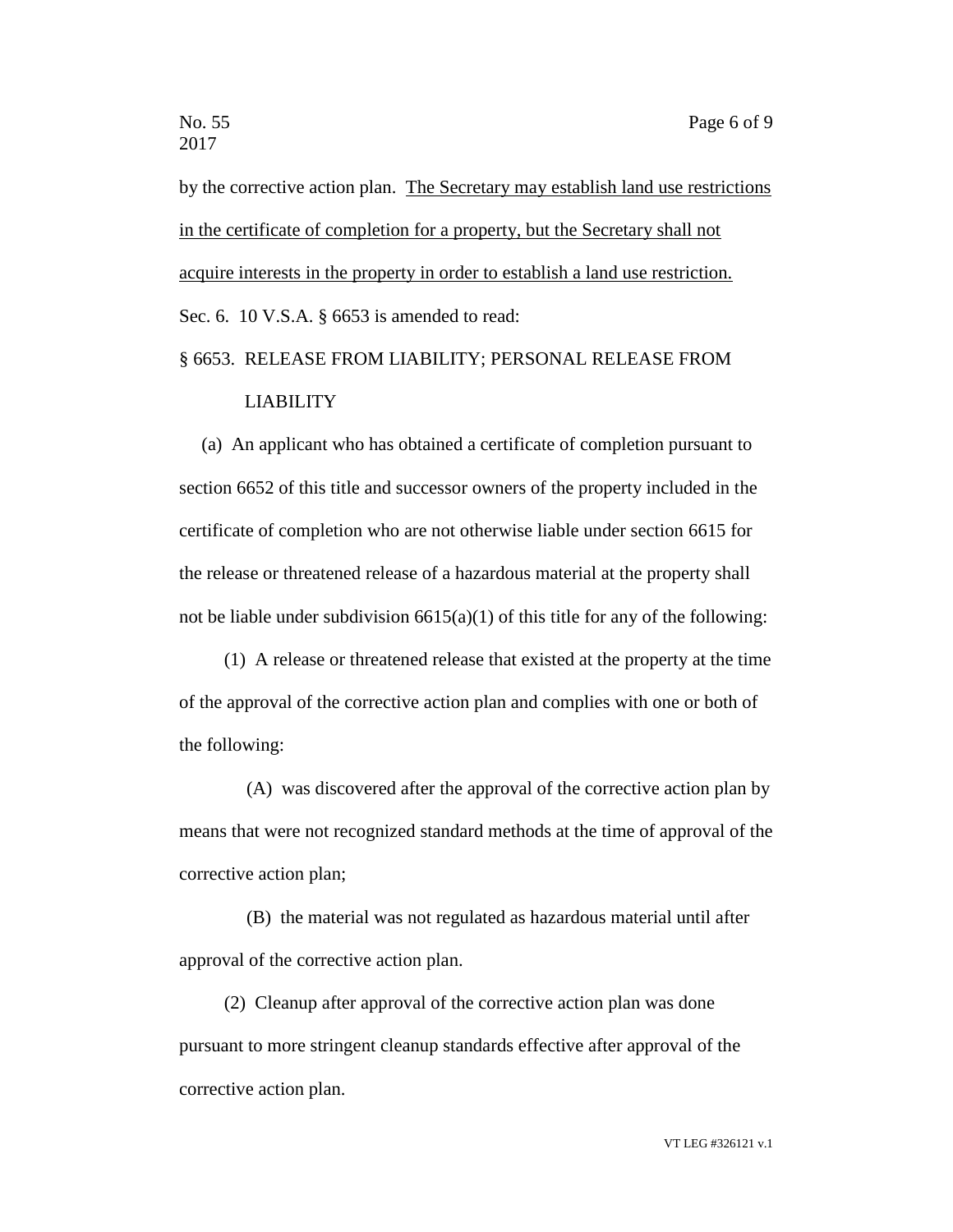(3) Natural resource damages pursuant to section 6615d of this title, provided that the applicant did not cause the release that resulted in the damages to natural resources.

\* \* \*

(c) A release from liability under this section or forbearance from action provided by section 6646 of this title does not extend to any of the following:

(1) A release or threatened release of a hazardous material that was not present at the time the applicant submitted an application pursuant to this subchapter where the release or threatened release:

(A) has not been addressed under an amended corrective action plan approved by the Secretary; or

(B) was caused by intentional or reckless conduct by the applicant or agents of the applicant.

(2) Failure to comply with the general obligations established in section 6644 of this title.

(3) A release that occurs subsequent to the issuance of a certificate of completion.

(4) Failure to comply with the use restrictions contained within the certificate of completion for the site issued pursuant to subsection 6652(b) of this title.

\* \* \*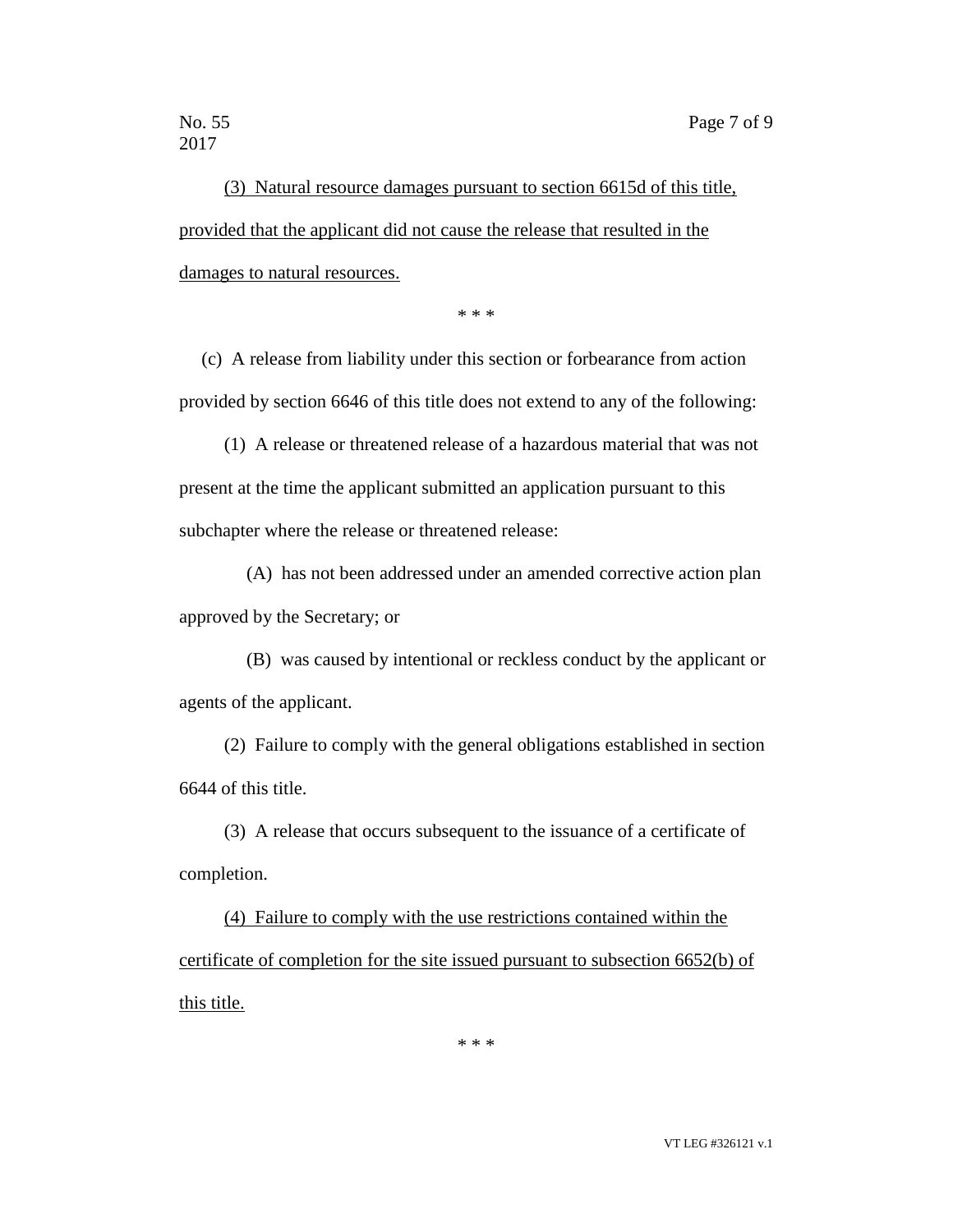\* \* \* Groundwater Classification \* \* \*

Sec. 7. 10 V.S.A. § 1392(d) is amended to read:

(d) The groundwater management strategy, including groundwater classification and associated technical criteria and standards, shall be adopted as a rule in accordance with the provisions of 3 V.S.A., chapter 25. The secretary shall file any final proposed rules regarding the groundwater management strategy, with the natural resources board not less than 30 days prior to filing with the legislative committee on administrative rules. The board shall review the final proposed rules and comment regarding their compatibility with the Vermont water quality standards and the objectives of the Vermont Water Pollution Control Act. The secretary shall include the natural resources board's comments in filing the final proposed rules with the legislative committee on administrative rules.

Sec. 8. 10 V.S.A. § 1394(a) is amended to read:

(a) The state State adopts, for purposes of classifying its groundwater, the following classes and definitions thereof:

\* \* \*

(4) Class IV. Not suitable as a source of potable water but suitable for some agricultural, industrial and commercial use, provided that the Secretary may authorize, subject to conditions, use as a source of potable water supply or other use under a reclassification order issued for the aquifer.